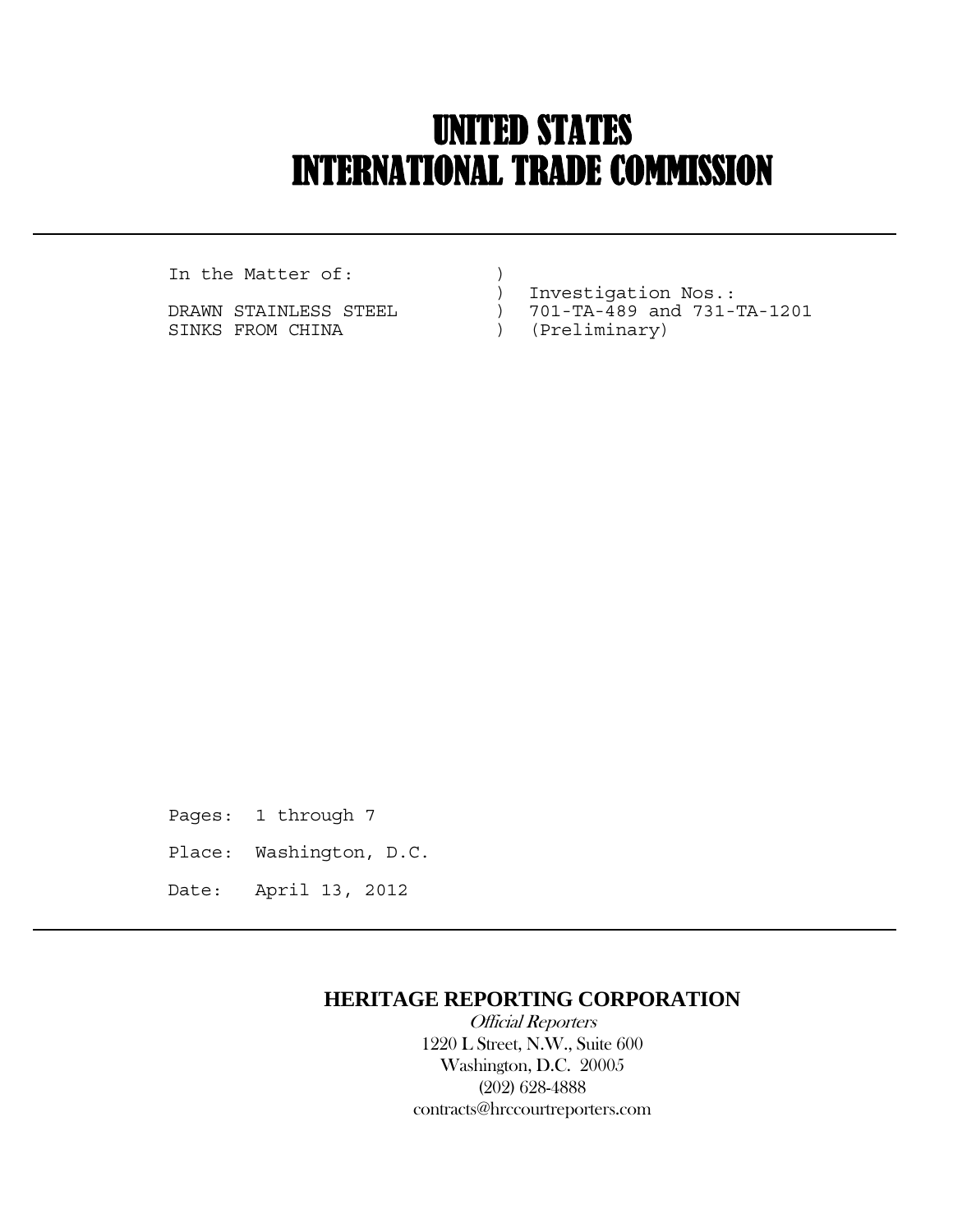### THE UNITED STATES INTERNATIONAL TRADE COMMISSION

| In the Matter of:<br>DRAWN STAINLESS STEEL<br>SINKS FROM CHINA | Investigation Nos.:<br>701-TA-489 and 731-TA-1201<br>(Preliminary)                               |
|----------------------------------------------------------------|--------------------------------------------------------------------------------------------------|
|                                                                | Friday,<br>April 13, 2012                                                                        |
|                                                                | Room No. 101<br>U.S. International<br>Trade Commission<br>500 E Street, S.W.<br>Washington, D.C. |

 The Commission meeting commenced, pursuant to Notice, at 11:00 a.m., before the Commissioners of the United States International Trade Commission, the Honorable DEANNA TANNER OKUN, Chairman, presiding. APPEARANCES:

On behalf of the International Trade Commission:

Commissioners:

 DEANNA TANNER OKUN, CHAIRMAN IRVING A. WILLIAMSON, VICE CHAIRMAN (Via Telephone) DANIEL R. PEARSON, COMMISSIONER SHARA L. ARANOFF, COMMISSIONER DEAN A. PINKERT, COMMISSIONER DAVID S. JOHANSON, COMMISSIONER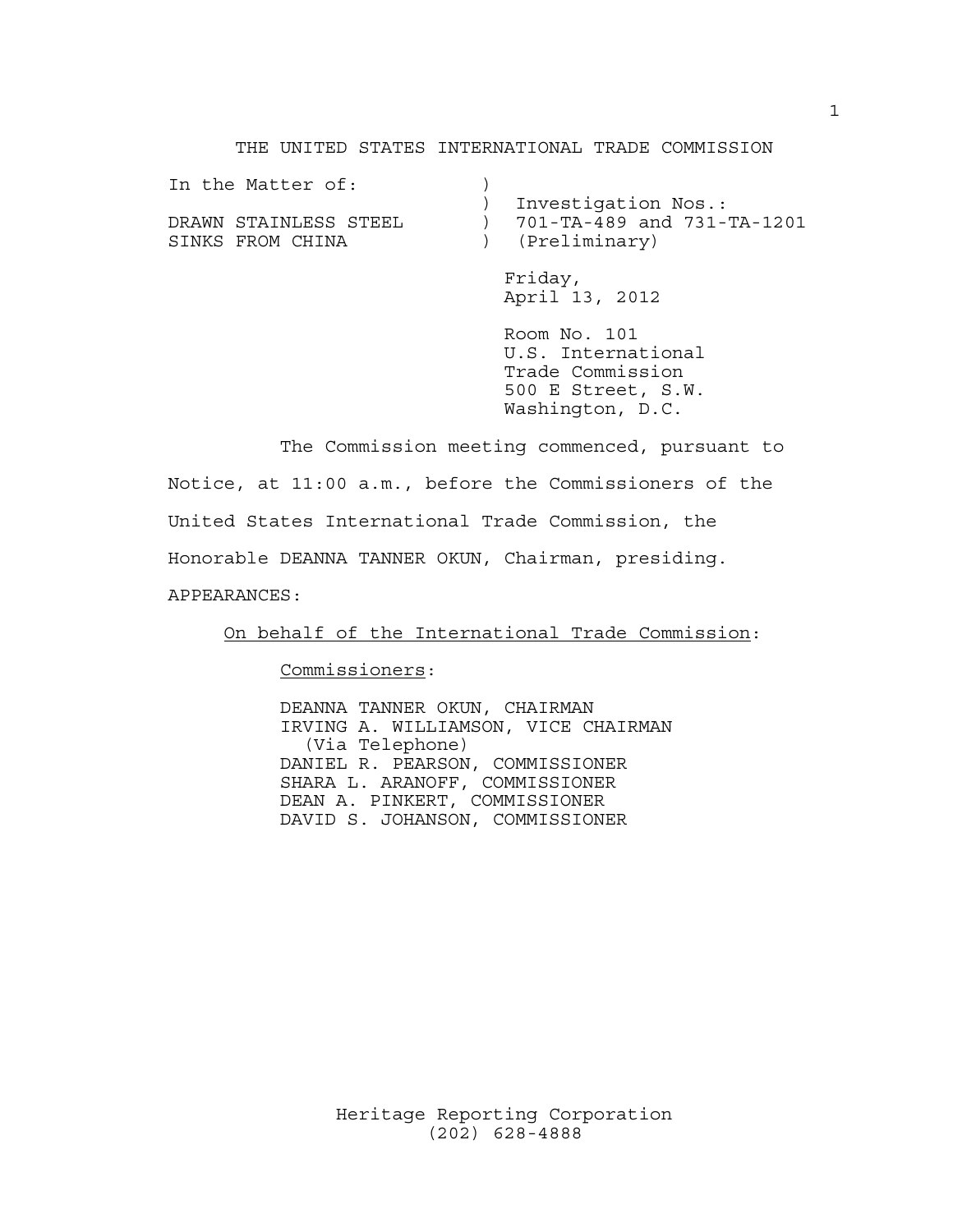Staff:

 SHARON BELLAMY, HEARINGS AND MEETINGS ASSISTANT LISA BARTON, CHIEF, DOCKET SERVICES AMY SHERMAN, INVESTIGATOR STEPHANIA POZZI PORTER, INVESTIGATOR KARL TSUJI, INTERNATIONAL TRADE ANALYST JAMES FETZER, INTERNATIONAL ECONOMIST DAVID BOYLAND, ACCOUNTANT/AUDITOR DAVID FISHBERG, ATTORNEY DOUGLAS CORKRAN, SUPERVISORY INVESTIGATOR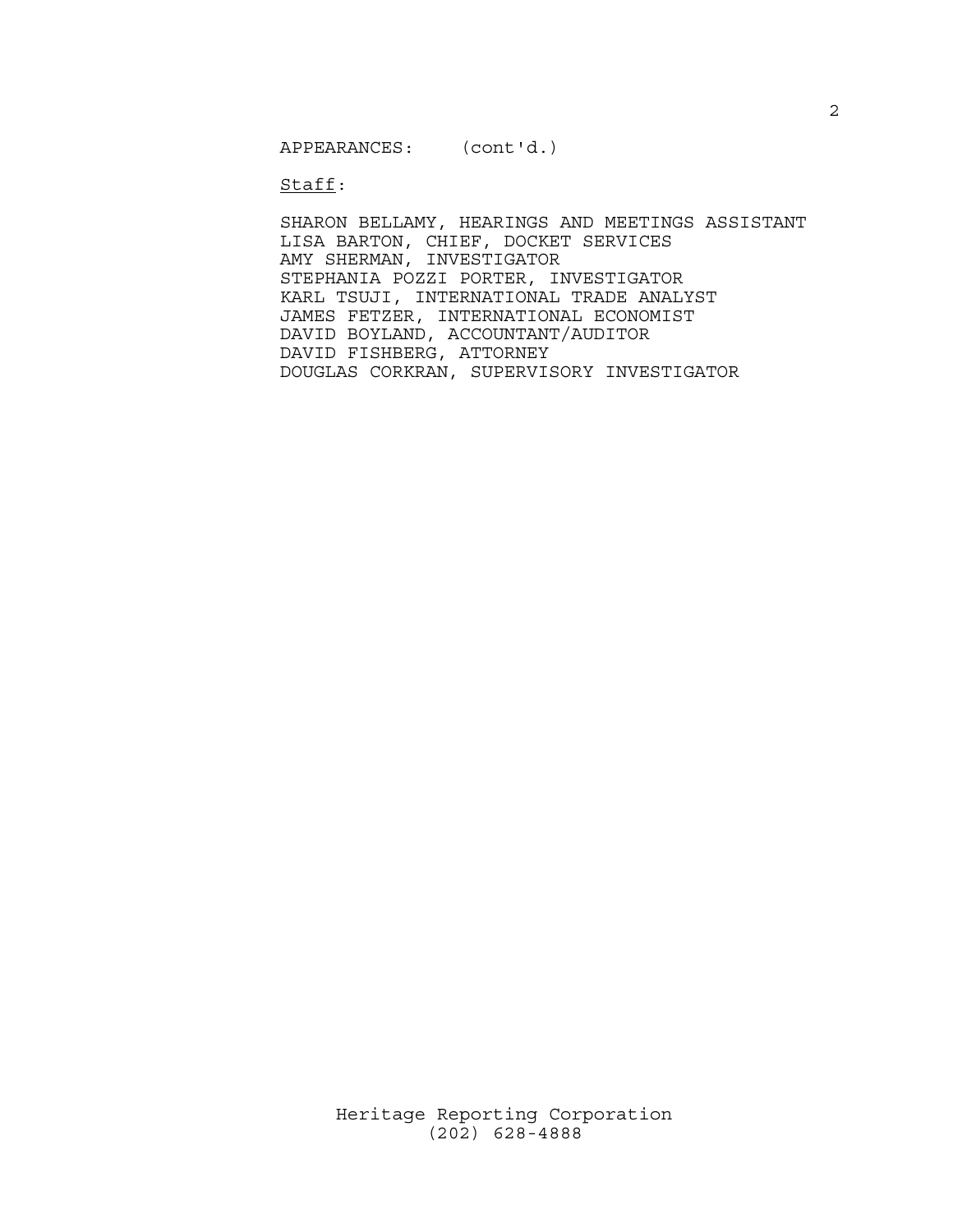# I N D E X

## PAGE

| AGENDA FOR FUTURE MEETING:<br>NONE.                                                                       | 4 |
|-----------------------------------------------------------------------------------------------------------|---|
| MINUTES: NONE                                                                                             |   |
| RATIFICATION LIST: NONE                                                                                   |   |
| VOTE IN INV. NOS. 701-TA-489 AND 731-TA-1201<br>(PRELIMINARY) (DRAWN STAINLESS STEEL SINKS<br>FROM CHINA) |   |
| OUTSTANDING ACTION JACKETS:<br>NONE.                                                                      |   |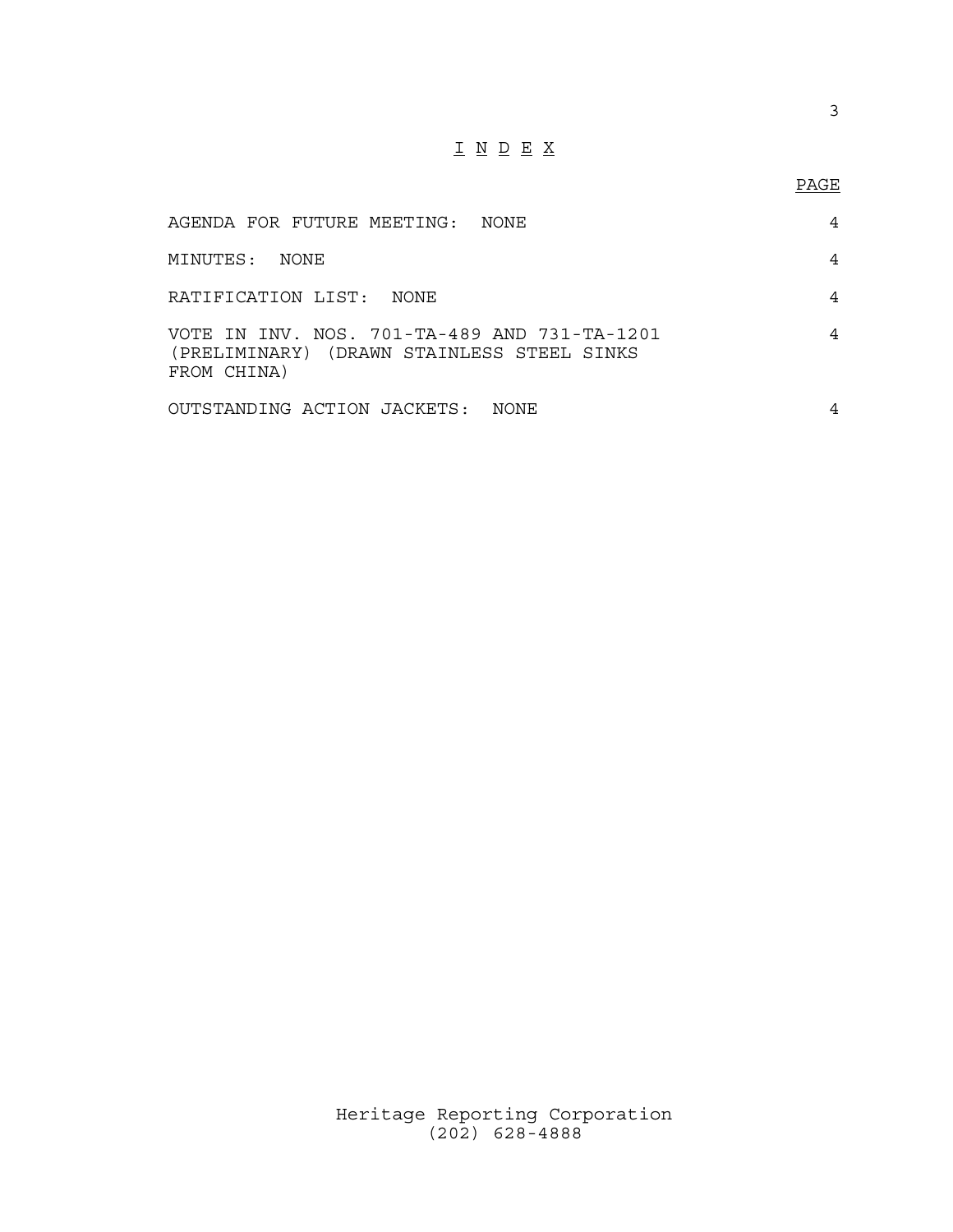1 P R O C E E D I N G S 2 (11:00 a.m.) 3 CHAIRMAN OKUN: Good morning. This meeting 4 of the U.S. International Trade Commission will now 5 come to order. 6 Welcome to Vice Chairman Williamson, who is 7 participating by telephone this morning. 8 VICE CHAIRMAN WILLIAMSON: Good morning. 9 CHAIRMAN OKUN: There is no agenda for 10 future meetings, minutes, ratification lists or 11 outstanding action jackets to consider. 12 Therefore, we will turn to the vote in 13 Investigation Nos. 701-TA-489 and 731-TA-1201 14 (Preliminary), Drawn Stainless Steel Sinks From China. 15 Welcome to Mr. Corkran and the other members 16 of the staff who participated in these investigations. 17 Are there any additions or corrections to the staff 18 report? 19 MR. CORKRAN: Douglas Corkran, Office of 20 Investigations. Thank you, Madam Chairman. There are 21 no additions or corrections to the staff report. 22 CHAIRMAN OKUN: Thank you. Is there any 23 objection to approval of the staff report? 24 (No response.) 25 CHAIRMAN OKUN: Hearing none, it is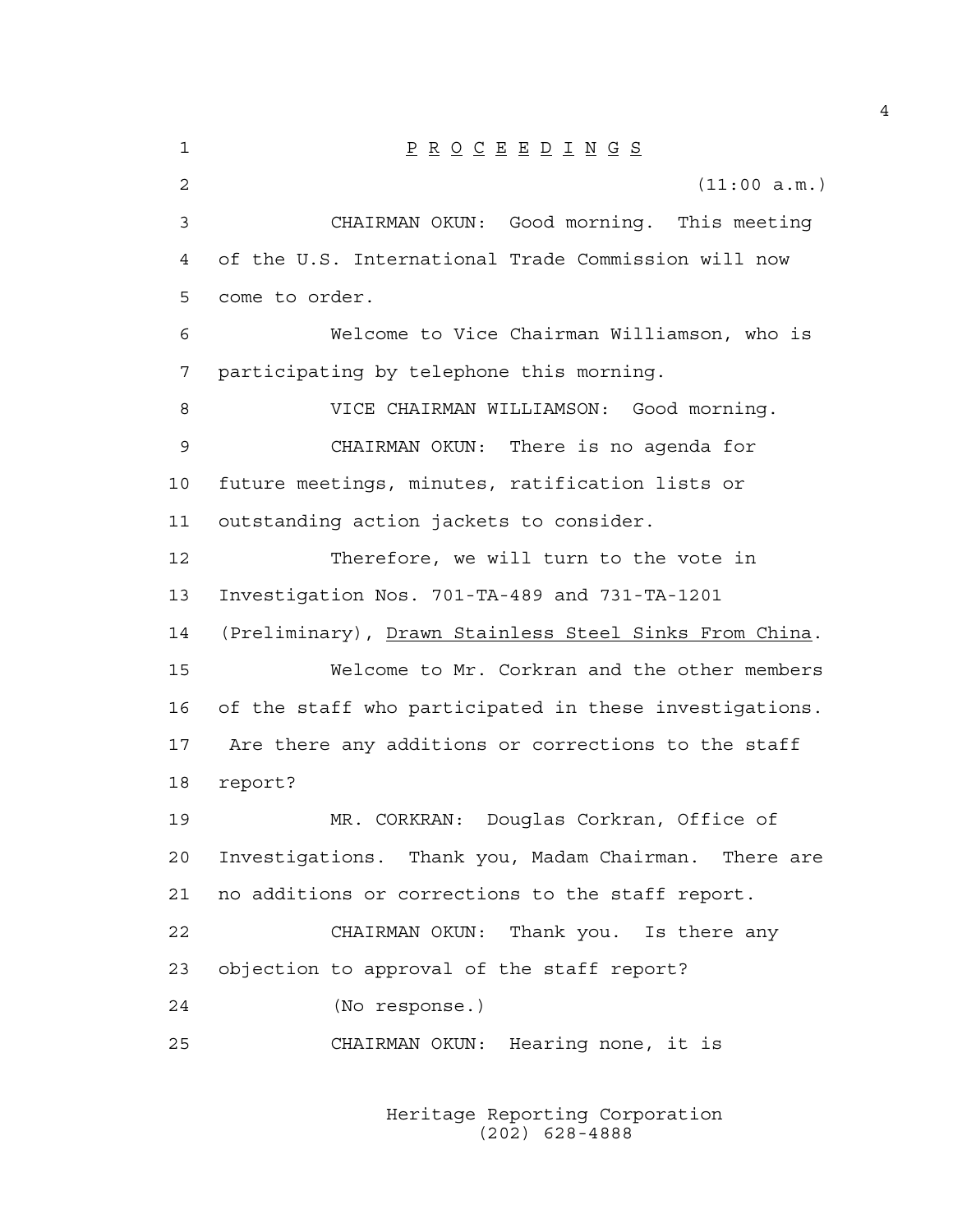1 approved.

2 Madam Secretary, will you please call the 3 roll: 4 MS. BELLAMY: Commissioner Pearson? 5 COMMISSIONER PEARSON: I vote in the 6 affirmative. 7 MS. BELLAMY: Commissioner Johanson? 8 COMMISSIONER JOHANSON: I vote in the 9 affirmative. 10 MS. BELLAMY: Commissioner Okun? 11 CHAIRMAN OKUN: I vote in the affirmative. 12 MS. BELLAMY: Commissioner Pinkert? 13 COMMISSIONER PINKERT: I vote in the 14 affirmative. 15 MS. BELLAMY: Commissioner Williamson? 16 VICE CHAIRMAN WILLIAMSON: I vote in the 17 affirmative. 18 MS. BELLAMY: Commissioner Aranoff? 19 COMMISSIONER ARANOFF: I vote in the 20 affirmative. 21 MS. BELLAMY: Madam Chairman, the Commission 22 has reached an affirmative determination. 23 CHAIRMAN OKUN: Thank you. Further 24 information regarding these determinations will be in 25 the press release.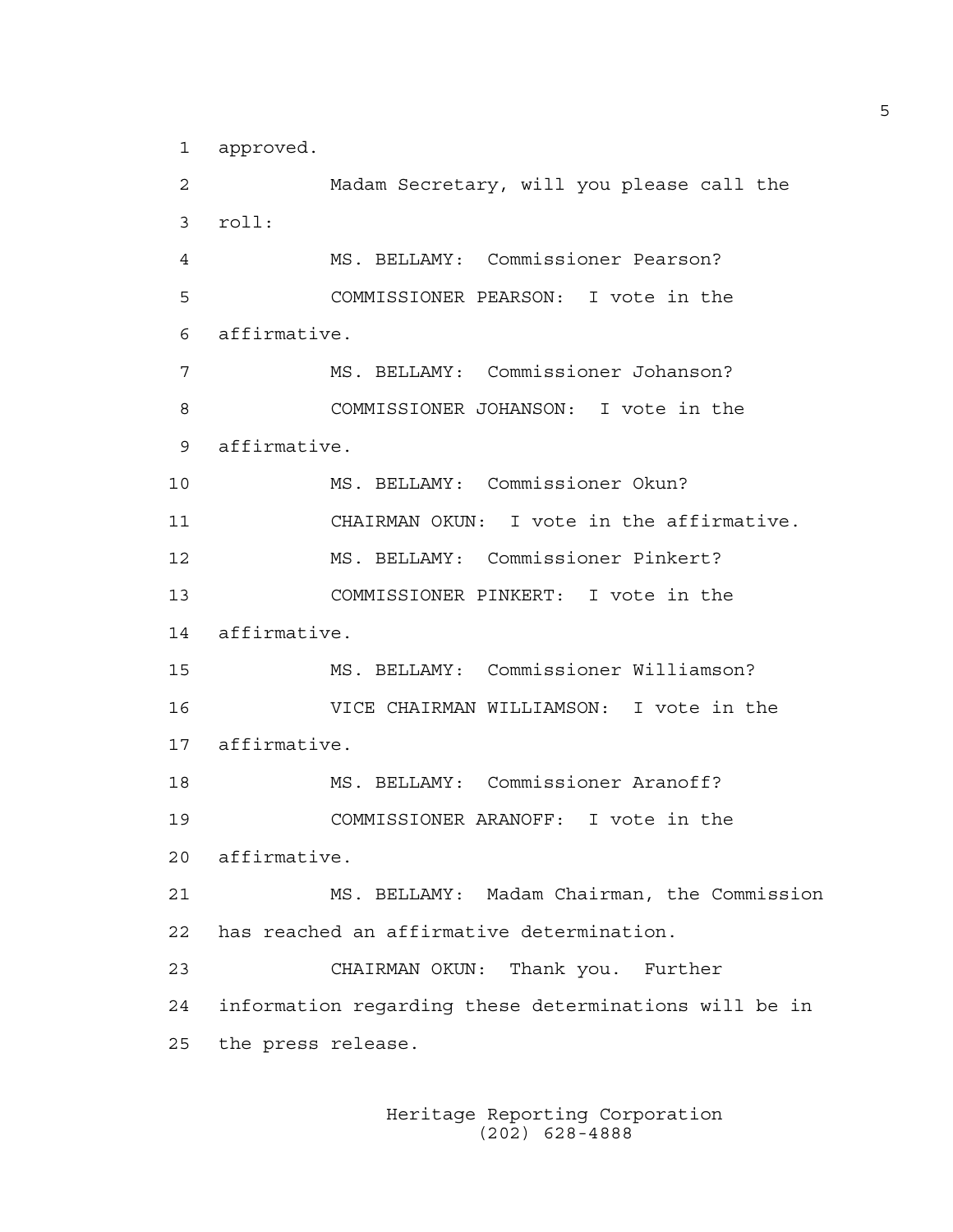1 Commissioners' opinions are currently 2 scheduled to be transmitted to the Department of 3 Commerce on or before April 23, 2012. 4 Thank you again to the staff who 5 participated in the investigations. 6 With no other business to come before the 7 Commission, this meeting is adjourned. 8 (Whereupon, at 11:02 a.m., the Commission 9 meeting in the above-entitled matter was concluded.) 10 // 11 // 12 // 13 // 14 // 15 //  $16$  // 17 // 18 // 19 // 20 // 21 //  $22 / /$ 23 //  $24 /$ 25 //